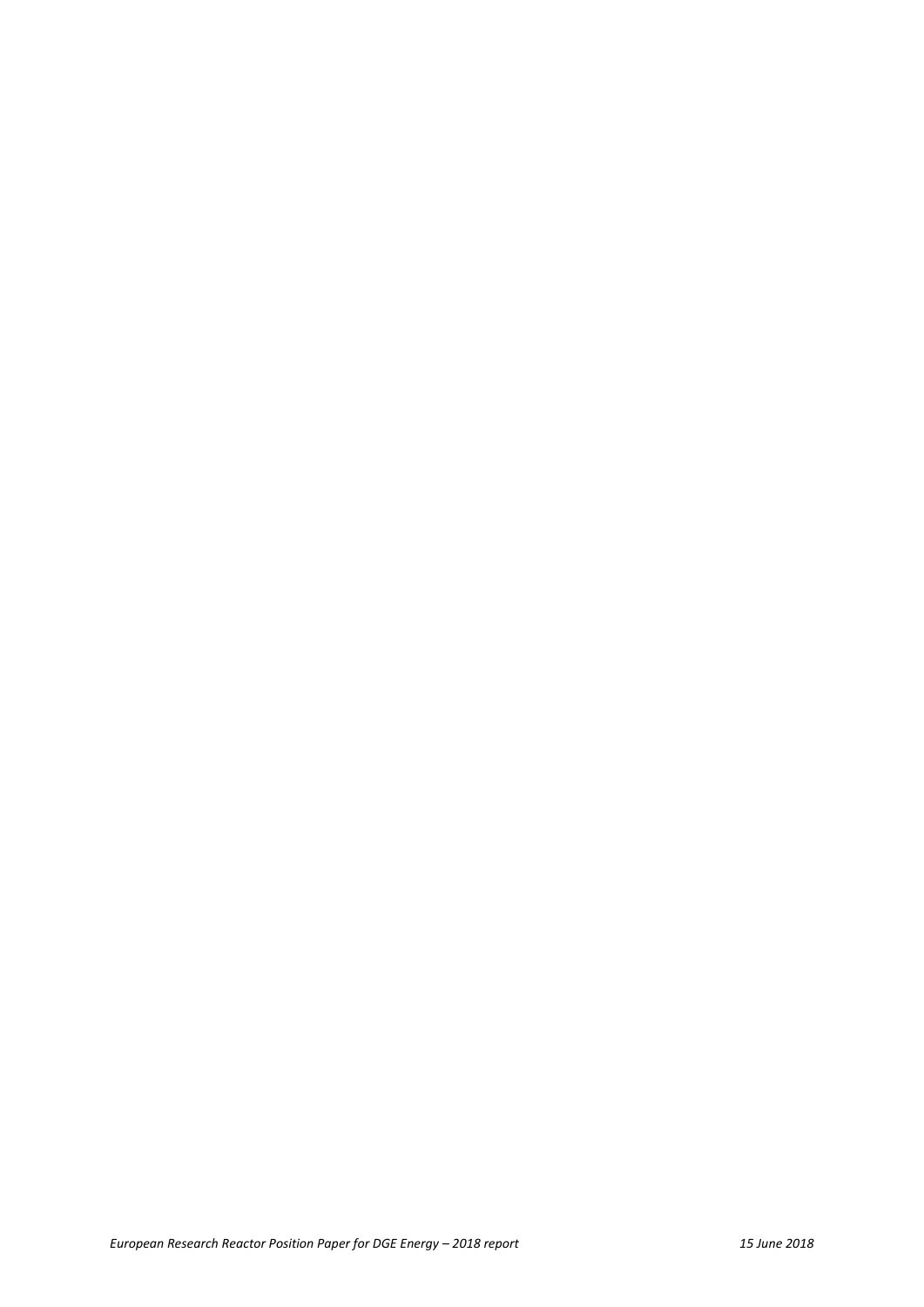

Jules Horowitz Research Reactor, JHR, Cardarache, Belgium Research Reactor 2, BR2, SCK•CEN, France **Belgium** 



Czech Republic **Poland** 



Heinz Maier-Leibnitz (FRM II), Germany Netherlands





Research Centre Rez, RCR, The MARIA, National Centre for Nuclear Research,



TUM, Forschungsneutronenquelle, Nuclear Research and consultant Group,



PALLAS, Netherlands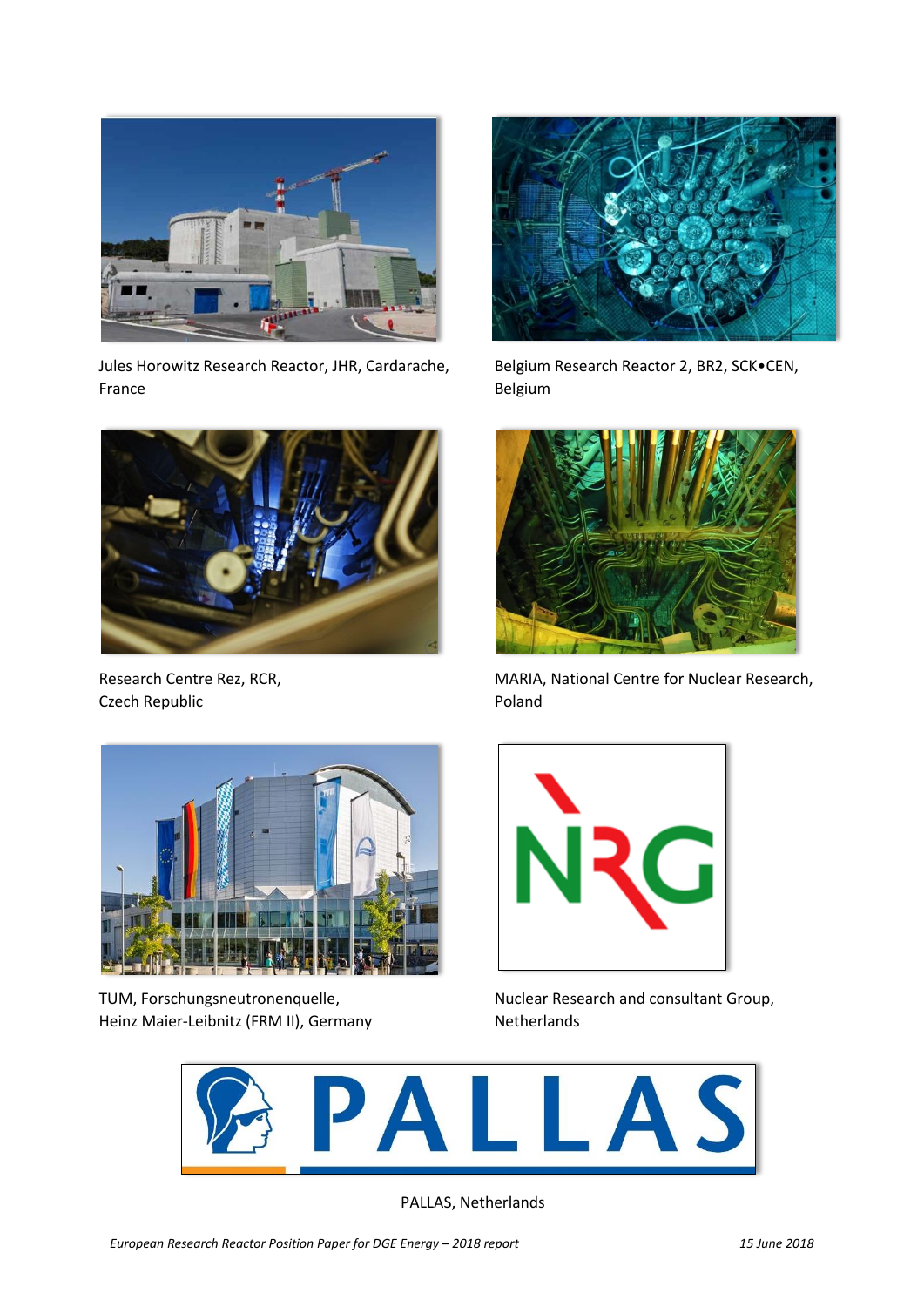All pictures are used by permission of the respective institutes.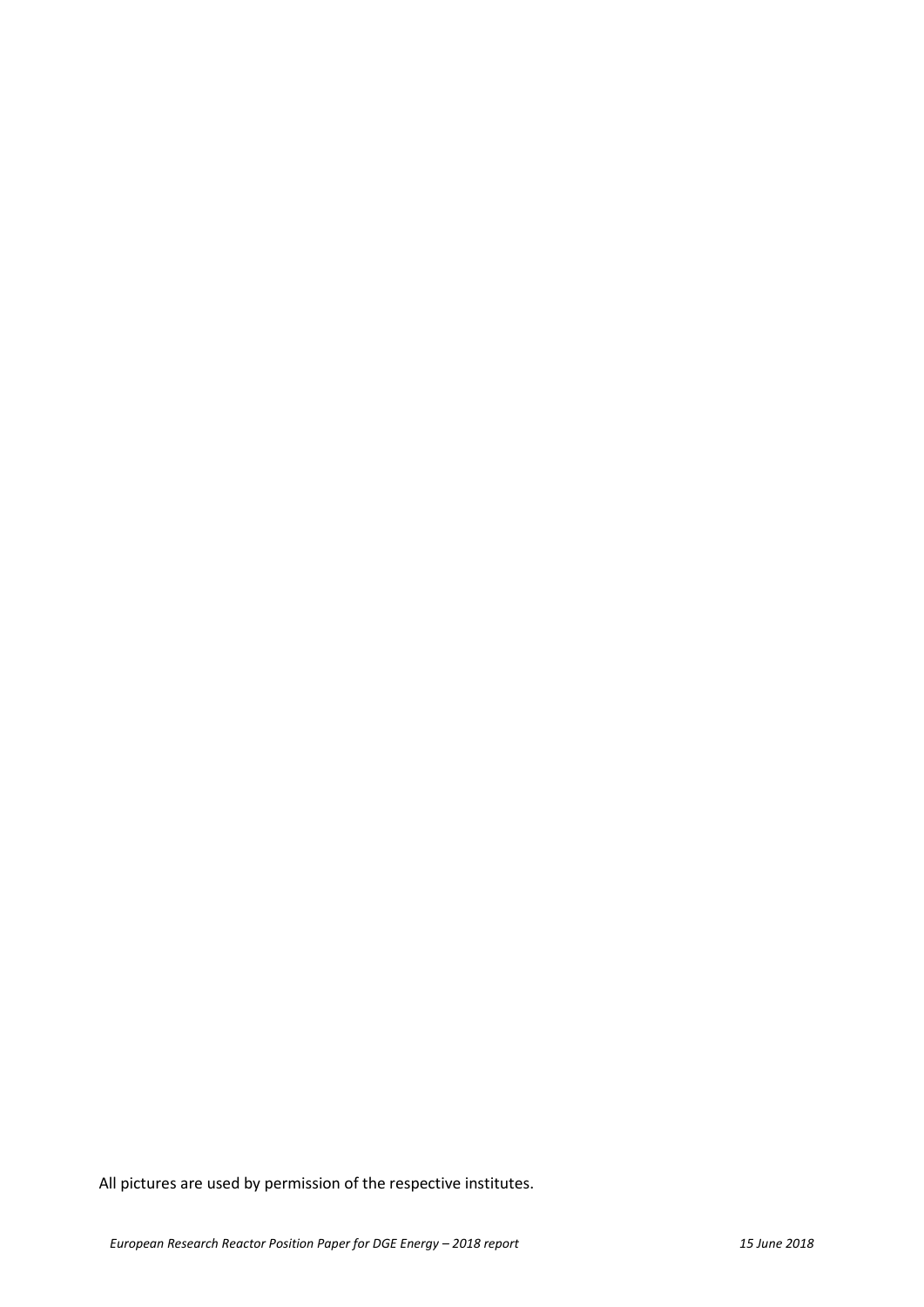# **EUROPEAN RESEARCH REACTOR POSITION PAPER BY CEA, NCBJ, PALLAS, NRG, SCK•CEN, TUM, AND RCR 15 JUNE 2018**

*Pierre Yves Thro, Jean Pierre Coulon – CEA, France*

*Grzegorz Krzysztoszek – NCBJ, Poland*

*Ronald Schram – NRG, the Netherlands*

*Hermen van der Lugt – PALLAS, the Netherlands*

*Jan Milcak – RCR, Czech Republic*

*Leo Sannen, Bernard Ponsard – SCK•CEN, Belgium*

*Winfried Petry, Heiko Gerstenberg – TUM, FRM II, Germany*

# **Scenario for sustainable Molybdenum-99 production in Europe**

#### **SUMMARY**

- The European medical community and patients need a reliable continuous supply chain for Mo-99/Tc-99m. Since the 2008 crisis the OECD High Level Group on the Security of Supply of Medical Radioisotopes (HLG MR), the European Observatory and Association of Imaging Producers & Equipment Suppliers (AIPES) support and secure providing and sustainable production of Mo-99 based on research reactors. Europe plays the leading role in the supply of Mo-99/Tc-99m because it hosts the largest, most coherent and coordinated supply chain from the target manufacturing to medical applications.
- For Europe, the European Observatory is the leading body for this coordinated approach. Its main strategic objectives are: support a secure Mo-99/Tc-99m supply, ensure that the issue of Mo-99/Tc-99m supply is given high political visibility and establish periodic reviews of the supply capacities and demand. It is meant to provide the coordinated view of the Mo-99/Tc-99m irradiator facilities as a basis for the European decision-making process.
- In the next decade, it is expected that several European irradiating reactors will shut down. The upcoming capacities of FRM II (Germany) and JHR (France) will be urgently needed for the mid-term but to maintain a sustainable supply in the long-term it will be necessary to provide for further newly built Mo-99/Tc-99m irradiator facilities.
- To make this economically viable and to encourage investments, full cost recovery (FCR) within the production chain is an indispensable condition. For the irradiator facilities this means an increase of the price paid for the irradiation services. To strengthen the European network all stakeholders should actively participate in the coordinated actions of the European Observatory and AIPES.
- Diversity within the supply chain is another key impediment to sustainable supply. Further standardisation for target geometries, irradiation rigs, transport containers etc. will increase compatibility between the different irradiators and processors and improve sustainability.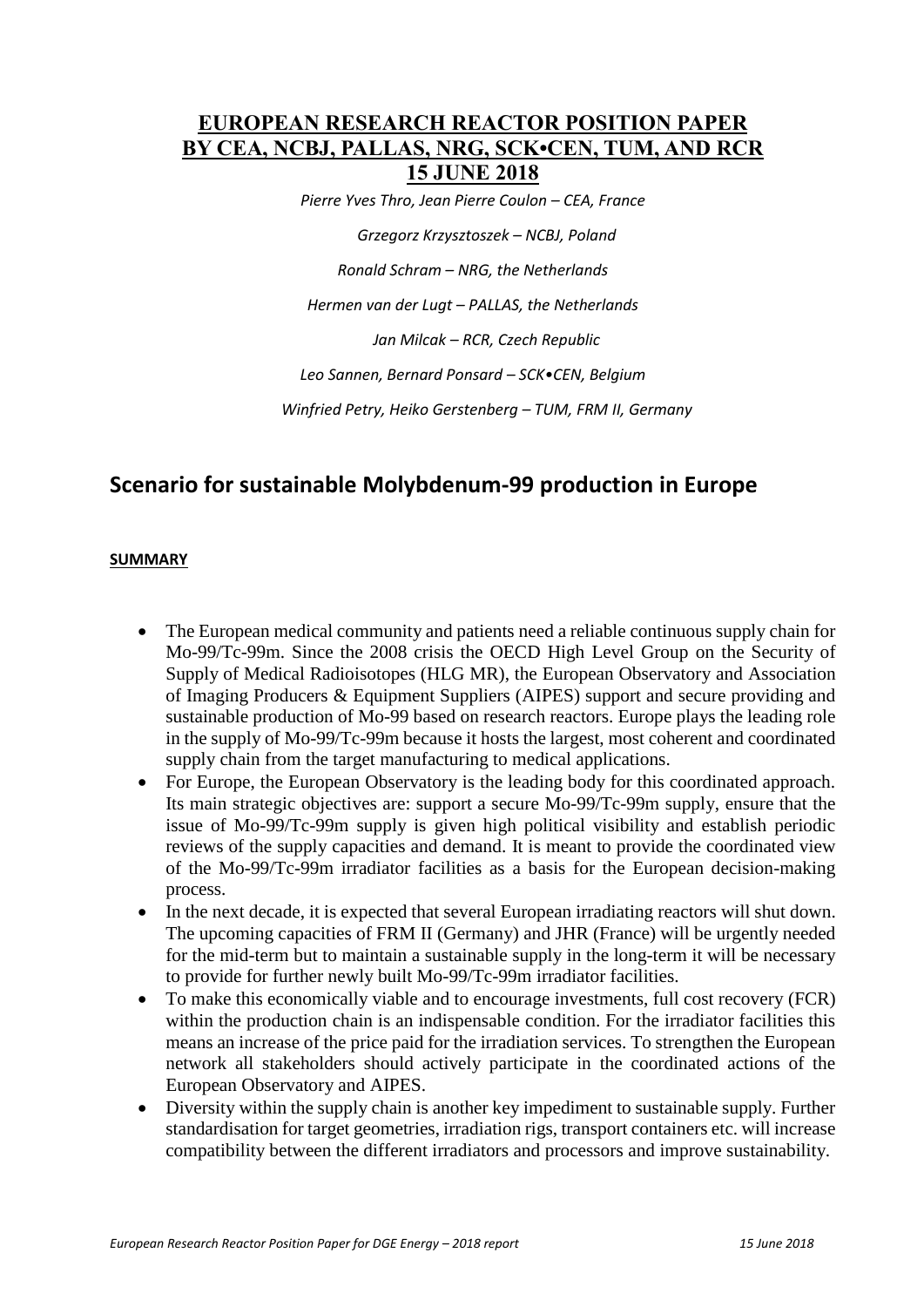Highly radioactive irradiated targets have to be transported within six European countries. Closer coordination among the national licencing authorities for these transports should be part of the sustainable and diverse supply scenario for Europe.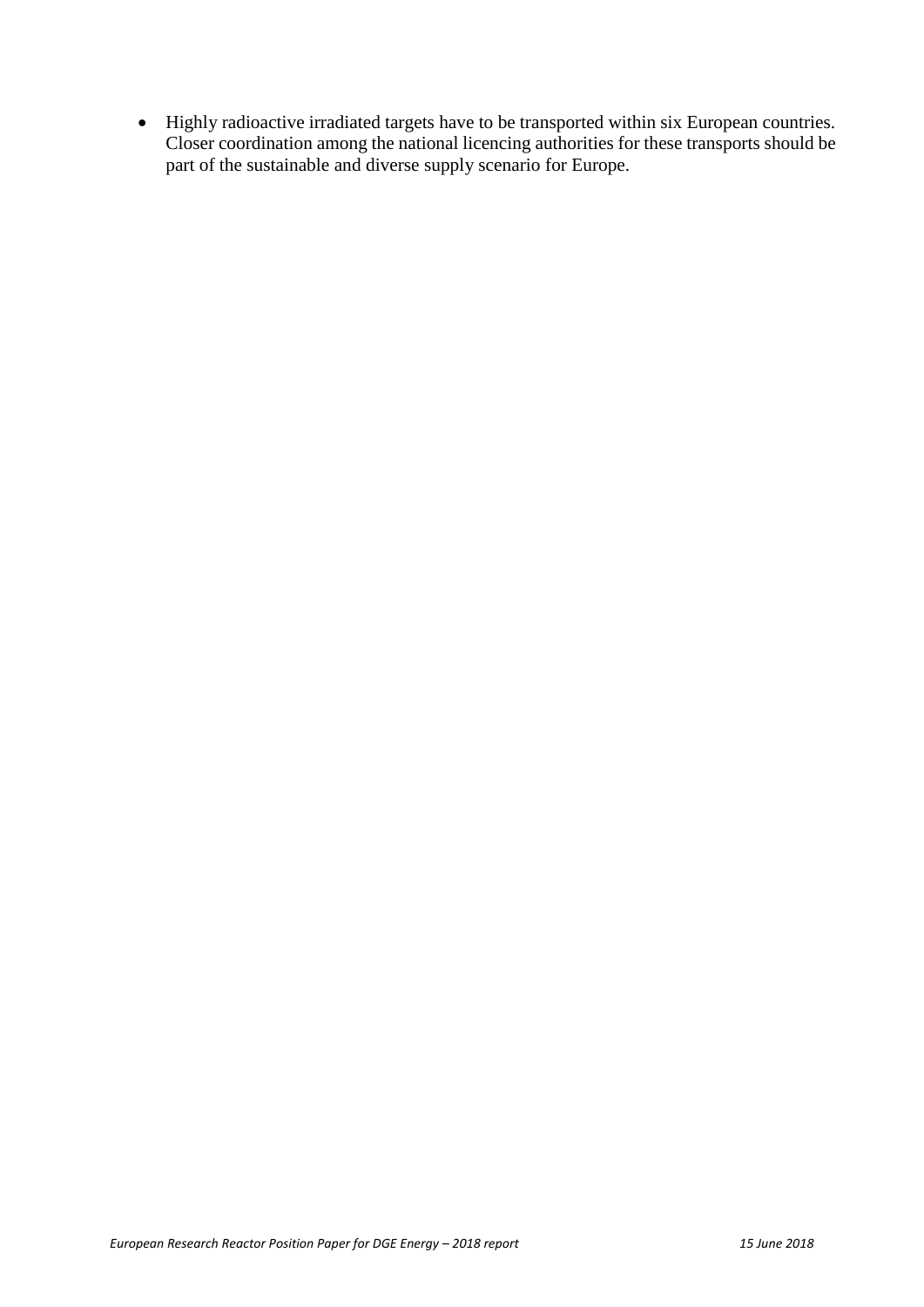## **FOREWORD**

In 2008, a major supply crisis worldwide for the most used radioisotope Mo-99/Tc-99m raised awareness of the fragility of this relatively small (in revenue) but highly sensitive (in terms of public visibility) business. The activity rested upon few actors, aging facilities, and a precarious equilibrium.

As a consequence important work was carried out internationally to draw lessons from this failure. It was in particular identified that the supply chain was based on research reactors coming to the end of their lifetime, inadequate price breakdown and an insufficiently coordinated network.

The OECD/NEA High-Level Group on the Security of Supply of Medical Radioisotopes (HLG-MR) was able to analyze in detail the causes of the 2008 crisis, emphasized the weakness of the supply chain, encouraged regional networks and, as a result of its work, came to an agreement among the stakeholders on 6 principles<sup>1</sup>, which include the need for full cost recovery (FCR) and outage reserve capacity (ORC).

Even more important at a practical level, the Association of Isotope Producer and Equipment Suppliers (AIPES) set up an almost weekly coordination of all important irradiation reactors and processors worldwide, which forms the backbone of the currently continuous supply of Mo-99/Tc-99m to nuclear medicine, despite unforeseen temporary shutdowns of reactors and processing facilities in the last few years.

In both bodies European actors play a leading role as Europe is the largest, most coherent and coordinated network of suppliers. They are gathered in the European Observatory of the Supply of Medical Radioisotopes in which positions are synthetized and carried to the EU level.

Almost 10 years after the major crisis of 2008, the security of supply of radioisotopes has considerably improved, especially thanks to the work done by all the European stakeholders.

Nevertheless, to meet the challenges for the long run and to maintain the European sector as the world leader, further actions have to be undertaken. It is in particular important to implement a correct remuneration of the "upstream" actors (target manufacturers, irradiation reactors, processors and generator producers) in order to ensure the financing of existing and new infrastructures and back-ups.

The objective of this position paper is to present the progress made since the publication of the previous document<sup>2</sup> and propose ways to further improve the situation for a robust and sustainable production of Mo-99 required by the European medical community and patients. **Up to now, the Observatory has four general strategic objectives: to support a secure Mo-99/Tc-99m supply across the European Union, to ensure that the issue of Mo-99/Tc-99m supply is given high political visibility, to encourage the creation of a sustainable economic structure of the supply chain and to conduct periodic reviews of the supply capacities and demand.**

More specifically, in line with the six principles and recommendations established by the HLG-MR and agreed by the stakeholders, this position paper proposes actions to ensure:

 $\overline{a}$ 

<sup>&</sup>lt;sup>1</sup> The Supply of Medical Radioisotopes, The Path to a Reliability, Nuclear Development OECD AEN NEA 2011 <sup>2</sup> European Research Reactor Position Paper by CEA, IRN, NRG, RCR, SCK-CEN, POLATOM and TUM, 10.03.2011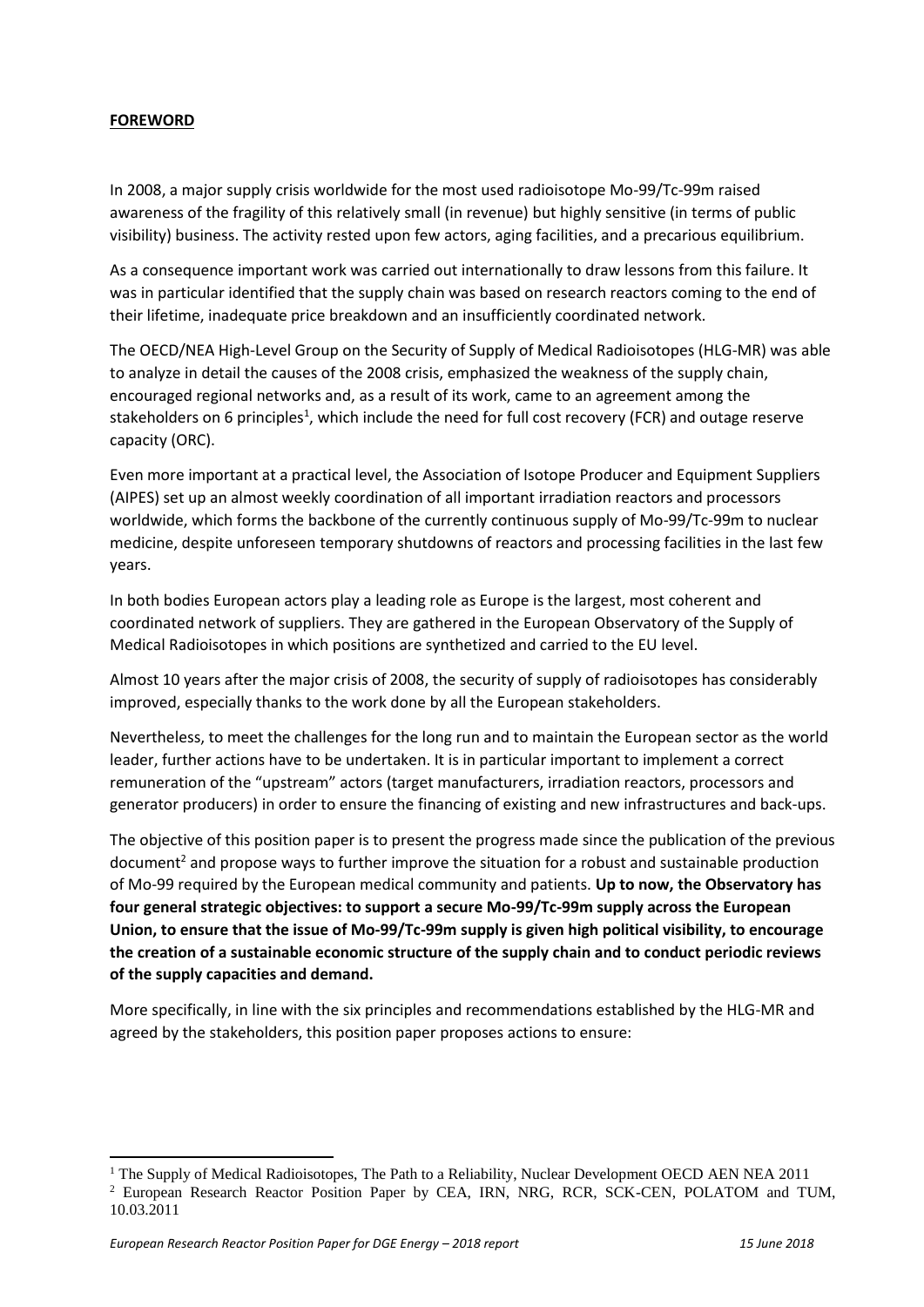- recovery of all costs (including the investment costs) of new and existing infrastructures 3 and the establishment of a European level playing field for infrastructure investors,
- timely creation of new irradiation capacities in view of the age of the existing fleet of irradiation reactors,
- availability of "on call" reserve capacity with associated funding,
- upholding and tightening of the coordination between stakeholders,
- ways to improve security of supply through standardization,
- coordinated and transparent actions of the national authorities for transport licensing within Europe.

## **BACKGROUND INFORMATION**

The reliable supply of Tc-99m, the daughter isotope of Mo-99 is an important public health issue since Tc-99m represents some 75% of all nuclear medicine diagnostics performed worldwide in more than 27 different applications representing 35 million medicine procedures every year, half of them for the US market and 8 million for the European market.

Due to the short lifetime of the main products Mo-99 and Tc-99m (66 hrs and 6 hrs respectively), the production of this radioisotope requires continuous processing and complex logistics, as they cannot be stockpiled.

## 1) The European picture

The European production of Mo-99 is based on the irradiation of HEU and LEU targets in four<sup>4</sup> - research reactors (BR2/Belgium, HFR/Netherlands, MARIA/Poland, LVR-15/Czech Republic), all of them operating for more than 40 years. The irradiated targets are processed in two facilities (IRE/Belgium, Curium/NRG/Netherlands). Once purified the Mo-99 is sold to worldwide generator producers (Curium, GE Healthcare, …) and finally delivered to radio pharmacies and/or hospitals.

FRAMATOME/CERCA (formerly AREVA/CERCA) produces 70% of the worldwide supply of targets. Like the research reactors, the facility was opened in the early 1960s. It is now undergoing a major refurbishment, which will ensure a reliable target production for the next decades. The new installation will be fully operational in 2022. FRAMATOME/CERCA will supply HEU and/or LEU targets according to the demand of its clients. It is foreseeable that the European supply chain will convert fully to LEU targets and processing in the next few years.

Besides the already mentioned four reactors, which are providing irradiation services for Mo-99 production, two other reactors will be available in the near future: FRM II/Germany will be able to irradiate uranium targets from 2019 on and JHR/France (in construction, intended to replace OSIRIS with twice the capacity) from 2022.

Furthermore, two other projects are in the pipeline. The most advanced one is PALLAS/Netherlands, which is planning to replace HFR from 2025. The second is MYRRHA/Belgium which should replace BR2, but not before 2030.

1

<sup>&</sup>lt;sup>3</sup> Including waste management and high standard nuclear safety

<sup>4</sup> Since the publication of the previous position paper, Osiris/France has stopped operation by the end of 2015.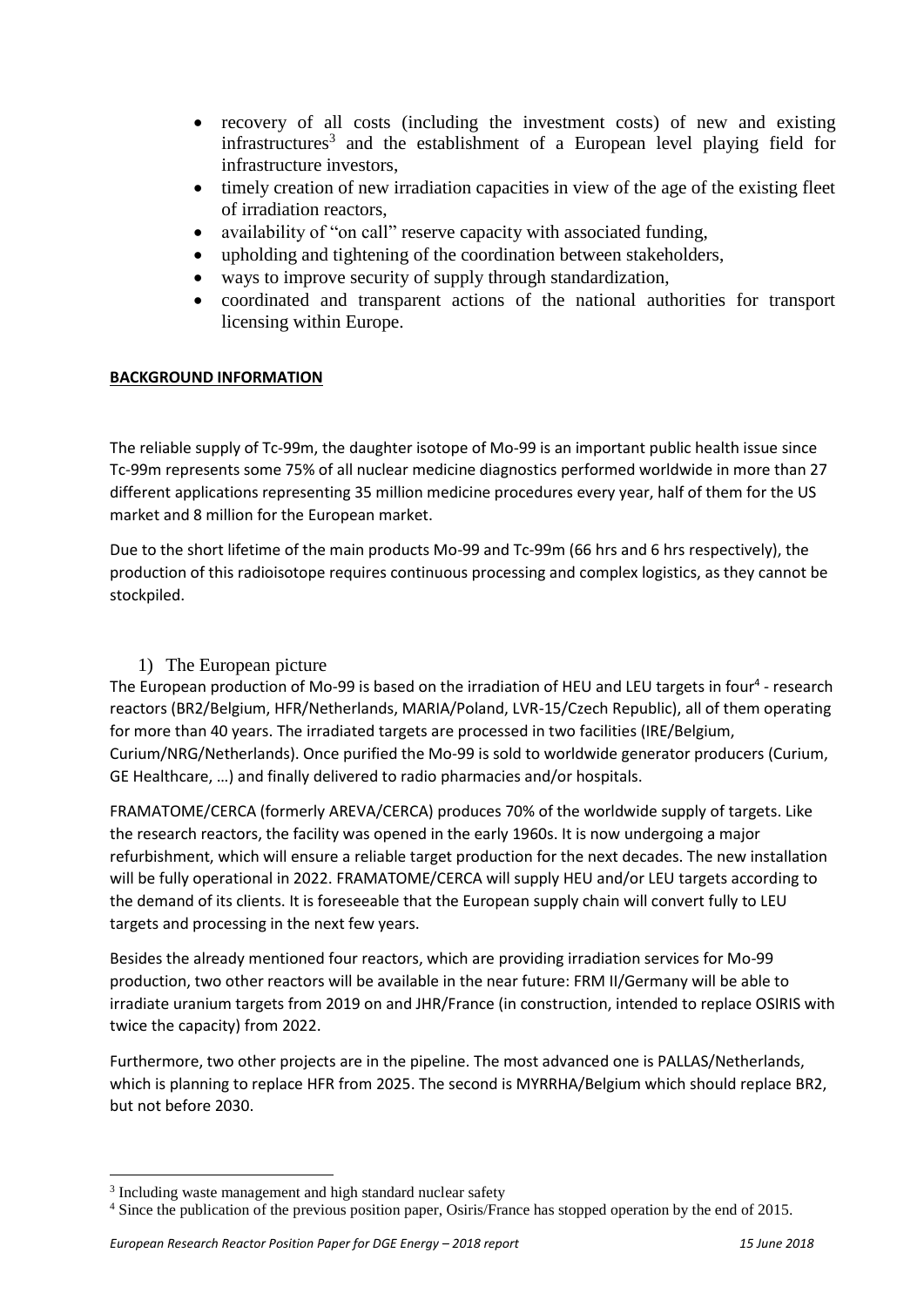There are two Mo-99 processing facilities operated by NRG (Petten, The Netherlands) and IRE (Fleurus, Belgium). Both facilities made an important effort in converting the chemical extraction of Mo-99 and other radioisotopes for nuclear medicine from HEU to LEU targets. The Petten facility completed the conversion in early 2018, IRE conversion is due to be completed by the end of 2019.

There are also two important already mentioned technetium generator suppliers: GE Healthcare (UK) and Curium Pharma (The Netherlands, France).

This network is by far the largest existing regional network in the world. It is the only one, which is fully vertically integrated and as such has provided Europe with a high level of security of supply over the last decades.

## 2) Outside Europe

Since the shutdown of NRU/Canada in October 2016<sup>5</sup>, there are two major suppliers of Mo-99 outside Europe: NTP in South Africa and ANSTO in Australia.

Russia and Argentina have a small production for the local or the regional market. Both countries aspire to become a global provider. Argentina has the RA-10 reactor in construction that should start production in the early 2020's.

Korea also builds a reactor (KJRR, start early 2020's) for the production of radioisotopes at a local and regional scale.

Although the USA absorbs half of the worldwide supply, they have no domestic production. Since 2009, DOE/NNSA is financially supporting projects based on different technologies (photon induced transmutation of Mo-100, neutron capture of Mo-98, and accelerator-driven subcritical assembly for neutron fission...). Some others projects without support from DOE are also underway<sup>6</sup>. But for the moment none of them have led to ponderable production.

# **SCENARIO FOR A SUSTAINABLE MO-99 PRODUCTION IN EUROPE**

In 2011, the position paper listed 10 common principles that were agreed by the authors. Among those, five concerning coordination, reserve capacity, open access and HEU/LEU conversion can be considered as implemented or about to be implemented<sup>7</sup>.

To maintain a reliable production of Mo-99 over the next decades and strengthen the European leadership it is necessary to maintain the effort and undertake the remaining actions.

1) Full cost recovery and European level playing field for infrastructure investors Based on the experience of the past it is acknowledged that reserve capacity of at least 35% is needed to avoid a supply shortage and this has to be paid for. It is also expected that the needs will continue to grow slightly in Europe (aging population) and in the world (Westernised way of life, facilitated access to nuclear medicine for a growing part of the population…).

**<sup>.</sup>** <sup>5</sup> In fact, in case of a new crisis NRU could be made available for medical isotope production until April 2018. Afterwards there will be a definitive shutdown

<sup>6</sup> Molybdenum-99 for medical imaging, the national academic press, 2016

<sup>&</sup>lt;sup>7</sup> Vigilance is needed until the full LEU conversion to avoid shortage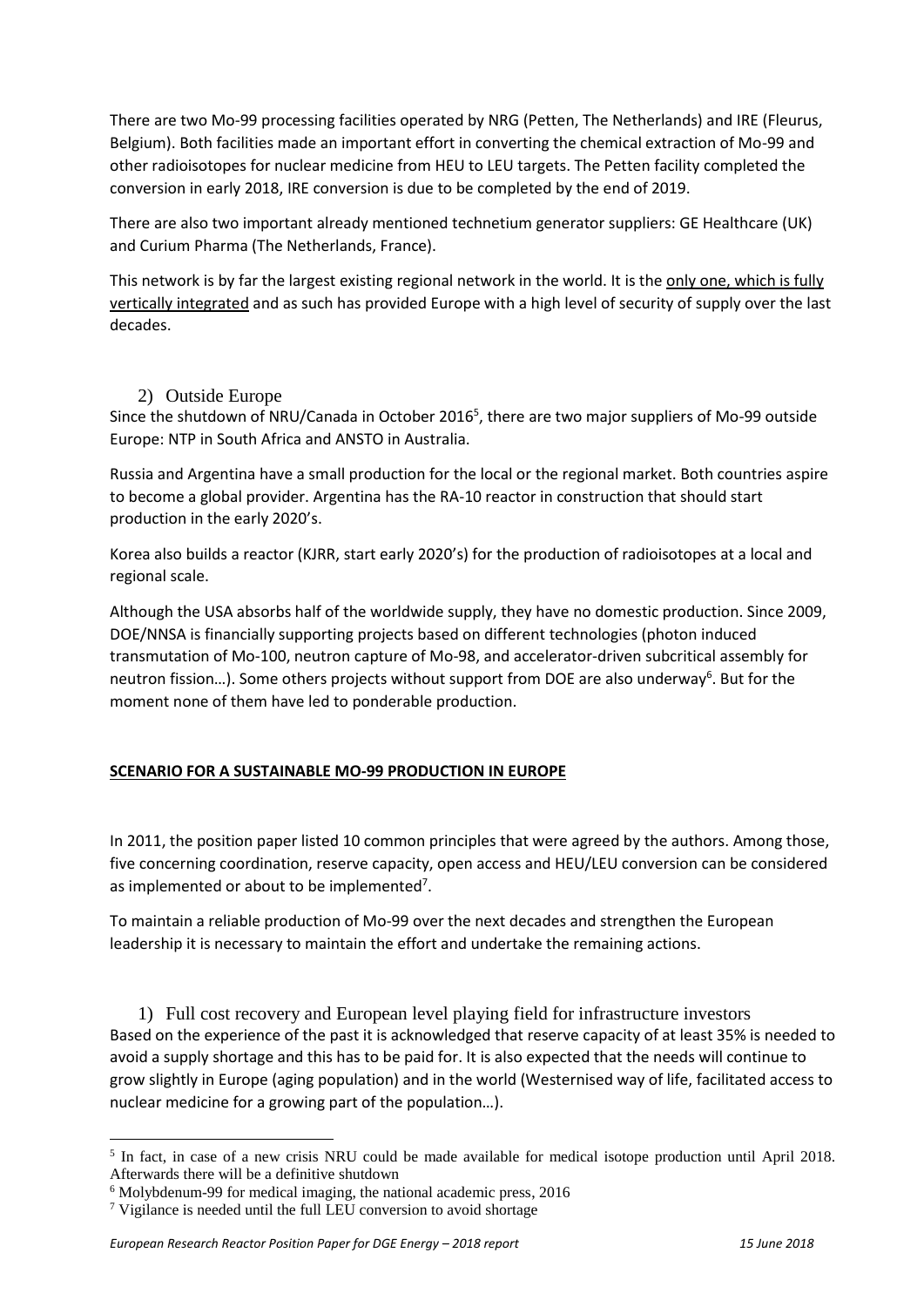In the past, research reactors have not been designed primarily for supplying medical markets with radioisotopes and the investment in these facilities largely precedes this application. To date the radioisotope supply has been provided essentially by existing governmental infrastructures. The market situation that has resulted is well documented by the recent OECD/NEA paper<sup>8</sup>.

The result has been that the pre-existing excess capacity has allowed market forces to keep irradiation prices relatively low.

However in order to replace the now aging facilities in an economically sustainable way, it is necessary that the actors recover the full cost of the services rendered, including investment costs.

The current share of revenue and profit for irradiation services is only a small fraction of the final reimbursement rate.

**The price paid for irradiation services has to be increased to at least the full cost recovery level in order to allow a robust business plan for maintenance, construction and safe operation of existing and new facilities in Europe**.

The challenge of full cost recovery is to create a European level playing field for investors in the maintenance and development of infrastructure. To ensure markets are not distorted and markets operate efficiently full cost recovery at the European level should include important cost factors such as security, waste management, environmental protection and decommissioning. Europe may consider to work towards transparent and coherent government support for infrastructure developments, which does not jeopardize the required level playing field.

#### 2) Need for new reactors in Europe

By the end of next decade, HFR and BR2 will be shut down. These two major reactors (each with an operating irradiation capacity higher than 100% of the European demand) will have to be replaced.

The new capacities which will arrive in 2019 (FRM II) and 2022 (JHR) are well below the combined capacities of HFR and BR2. They are needed for the mid-term but definitely not enough for the longterm (see Table 1).

**It is necessary to anticipate the shutdown of several irradiating reactors in the next decades. To maintain redundancy and enough capacity, it is necessary to build at least one new reactor that is (at least partly) dedicated to target irradiations in the next decade and that has a significant number of normal operating days/year and a significant production capacity for Mo-99 production.**

3) Upholding and strengthening the European network of stakeholders After the 2008 crisis, important work was done to implement coordination at the European (European observatory) and international (AIPES) level through information exchange and planning.

 $\overline{a}$ 

<sup>&</sup>lt;sup>8</sup> "The Supply of Medical Radioisotopes – An Economic Study of the Molybdenum-99 Supply Chain" NEA 2017 to be published.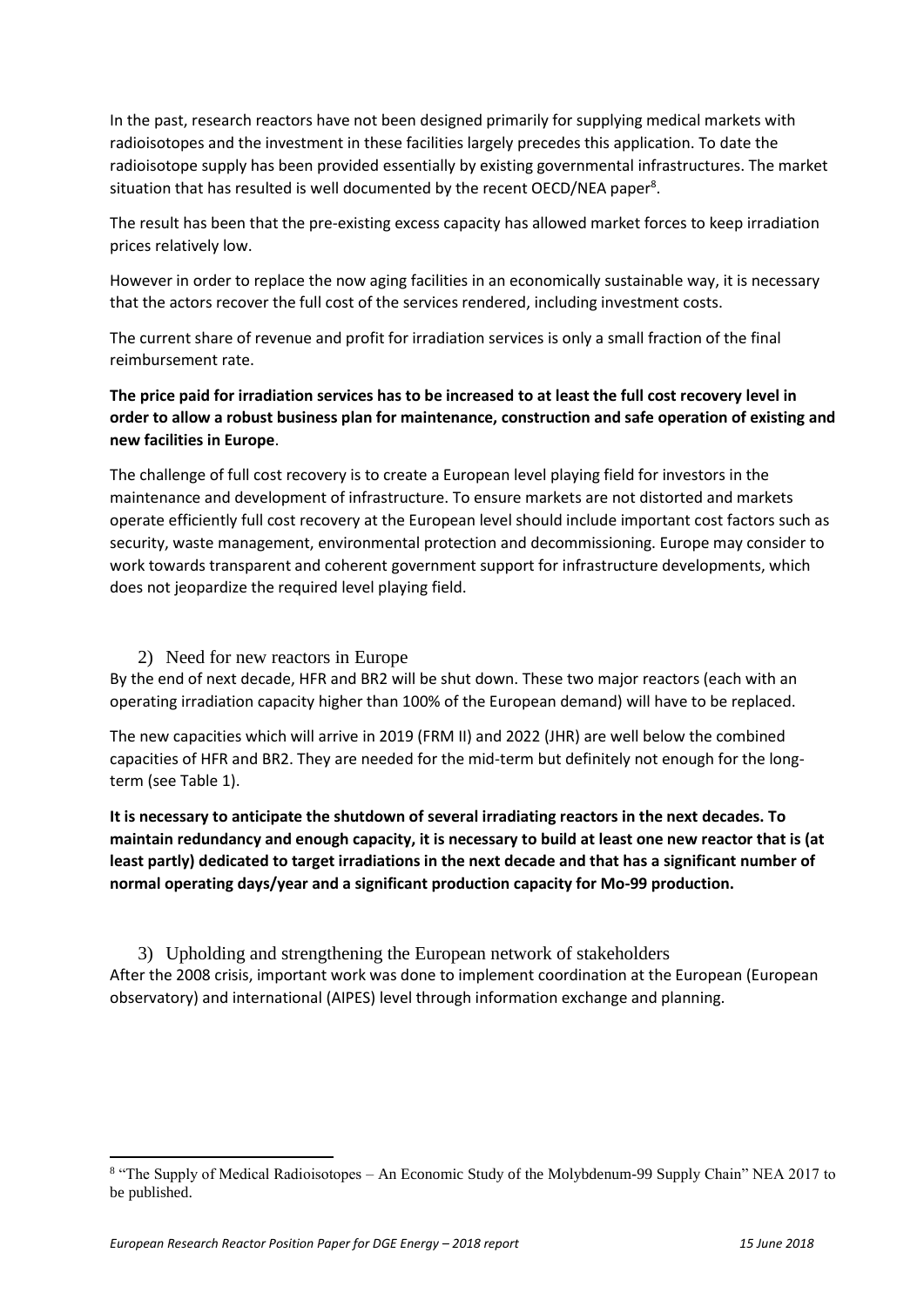**Active participation of European stakeholders in AIPES and the European Observatory should be maintained and supported to continue to coordinate and anticipate the evolution of the nuclear medicine market.**

| <b>Reactor</b> | Com-<br>missio-<br>ning | <b>Thermal</b><br>powert<br>(MW) | Start of<br>99Mo<br>produc-<br>tion | <b>Normal</b><br>operating<br>days/year | Anticipated<br>99Mo<br>production<br>weeks/year | <b>Expected</b><br>available<br>capacity<br>per week<br>(6-day Ci<br>99Mo) | <b>Expected</b><br>available<br>capacity<br>per year (6-<br>day Ci<br>99Mo) by<br>2022 | Esti-<br>mated<br>end of<br>opera-<br>tion |
|----------------|-------------------------|----------------------------------|-------------------------------------|-----------------------------------------|-------------------------------------------------|----------------------------------------------------------------------------|----------------------------------------------------------------------------------------|--------------------------------------------|
| <b>BR-2</b>    | 1961                    | 60                               | <b>NA</b>                           | 147                                     | 21                                              | 7800                                                                       | 163 800                                                                                | At least<br>until<br>2026                  |
| <b>HFR</b>     | 1961                    | 45                               | <b>NA</b>                           | 275                                     | 39                                              | 6 200                                                                      | 241 800                                                                                | 2024                                       |
| <b>LVR-15</b>  | 1957                    | 10                               | <b>NA</b>                           | 210                                     | 30                                              | 3 0 0 0                                                                    | 90 000                                                                                 | 2028                                       |
| <b>MARIA</b>   | 1974                    | 30                               | NA                                  | 200                                     | 36                                              | 2700                                                                       | 95 000                                                                                 | 2035                                       |
| FRM-II         | 2005                    | 20                               | 2019                                | 240                                     | 32                                              | 2 100                                                                      | 67 200                                                                                 | 2054                                       |
| <b>JHR</b>     | 2021                    | 70-100                           | 2023                                | 220                                     | 24                                              | 4 8 0 0                                                                    | 115 200                                                                                | 2081                                       |

Table 1: Existing and scheduled Production Facilities

4) Standardisation in target and container design as well as in handling systems and other processes

Neither the actual targets nor the containers to transport them when irradiated (nor to a less extent irradiation setups) are compatible. It means that the processors can irradiate targets only in "adapted" reactors. This clearly limits the theoretical redundancy. A possible further improvement of the security of supply would be to consider more standardisation.

A first step has been achieved by a geometry of the LEU irradiation targets compatible with the irradiation rigs in European reactors. A second step should be a common container design. **To achieve both, fully exchangeable targets and a common container design European funding for the necessary R & D would be helpful. With a longer perspective, this European funding should include the development of an innovative target design that enables to compensate for the losses in effectivity due to the conversion from HEU to LEU targets** 

5) Licensing of transport of irradiated targets through Europe Existing and planned irradiators are located in six countries (Belgium, Germany, France, The Netherlands, Poland, Czech Republic), while the two processors are located in Belgium and The Netherlands. This necessitates transport of the irradiated targets through a total of six European countries. Timely licensing of the transports has been an issue in the past.

**Coordinated and transparent actions of the national authorities for transport licensing are part of a sustainable and diverse supply scenario for Europe. Licensing of the transport containers themselves has to be included in this approach.**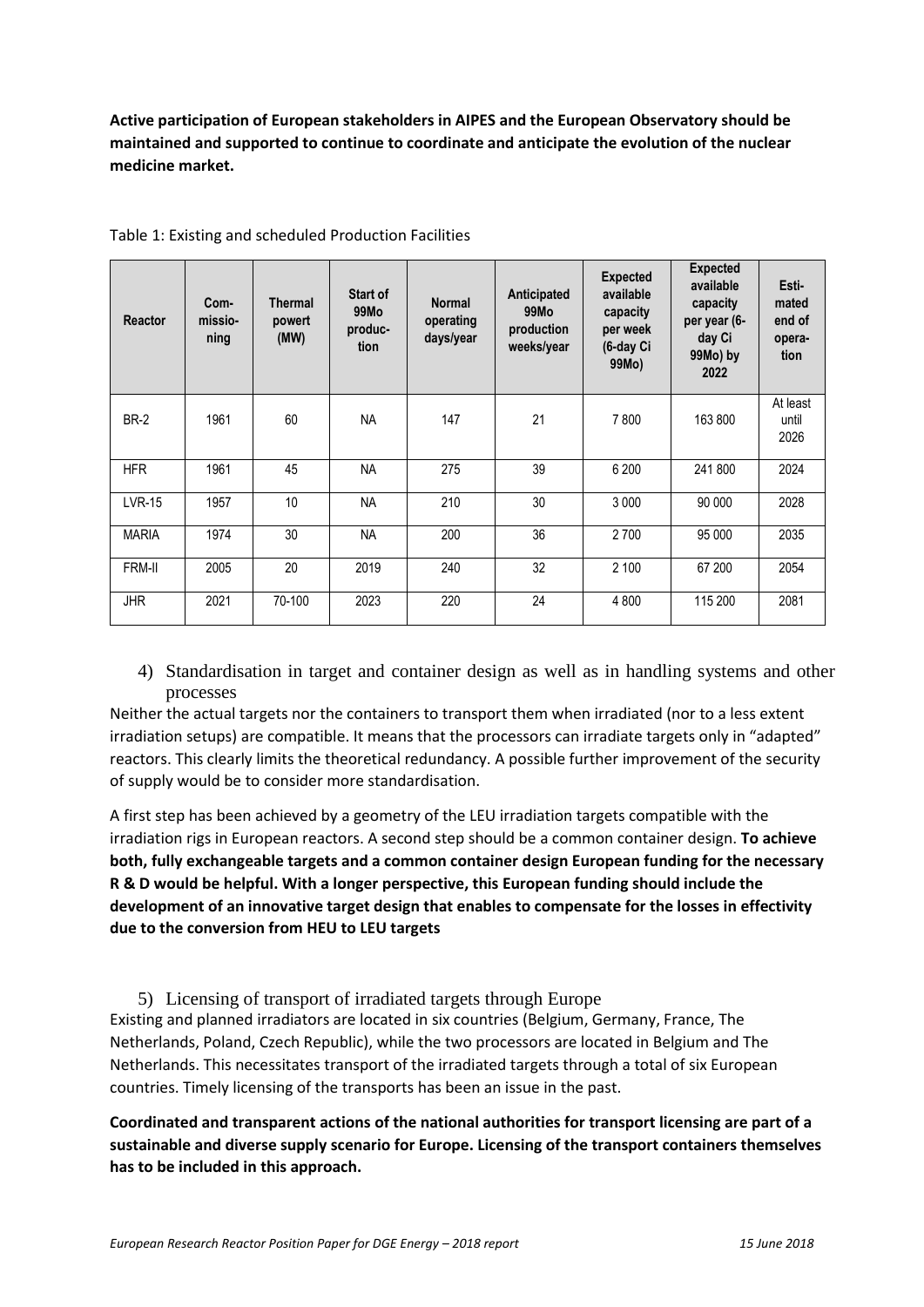#### **CONCLUSION**

Since the publication of the previous position paper by the major research reactor operators, important work was done in order to implement the recommendations to secure the Mo-99/Tc-99m supply needed by the medical market.

An overall better coordination has allowed the effects of the final shutdown of OSIRIS (2015) and the cessation of Mo-99 production at NRU (2016) and the temporary shutdown of HFR (2013, 2014) and BR2 (2015-2016) to be mitigated.

The infrastructure is being improved. The refurbishing of the European target manufacturer (CERCA) is ongoing. The installation of the irradiation setup at FRM II and the construction of JHR to replace OSIRIS are underway. PALLAS is working towards obtaining a licensable design for the PALLAS-reactor. The Curium processing facility completed its HEU-LEU conversion in early 2018, the IRE conversion project is due to be completed by the end of 2019.

However to improve the security of supply in Europe in the mid- and long-term and to keep a leading role in the nuclear medicine market further actions have to be undertaken.

- It is of prime importance to obtain the full cost recovery for the front-end actors in order to be able to maintain and renew the facilities and support back-up capacities.

- One or two new (at least partly) dedicated irradiation reactors will be necessary in the next decade to replace the reactors expected to shut down.

- Improved standardisation of targets, transport containers, target handling equipment and transport licensing will improve efficiency and further increase the security of supply within Europe.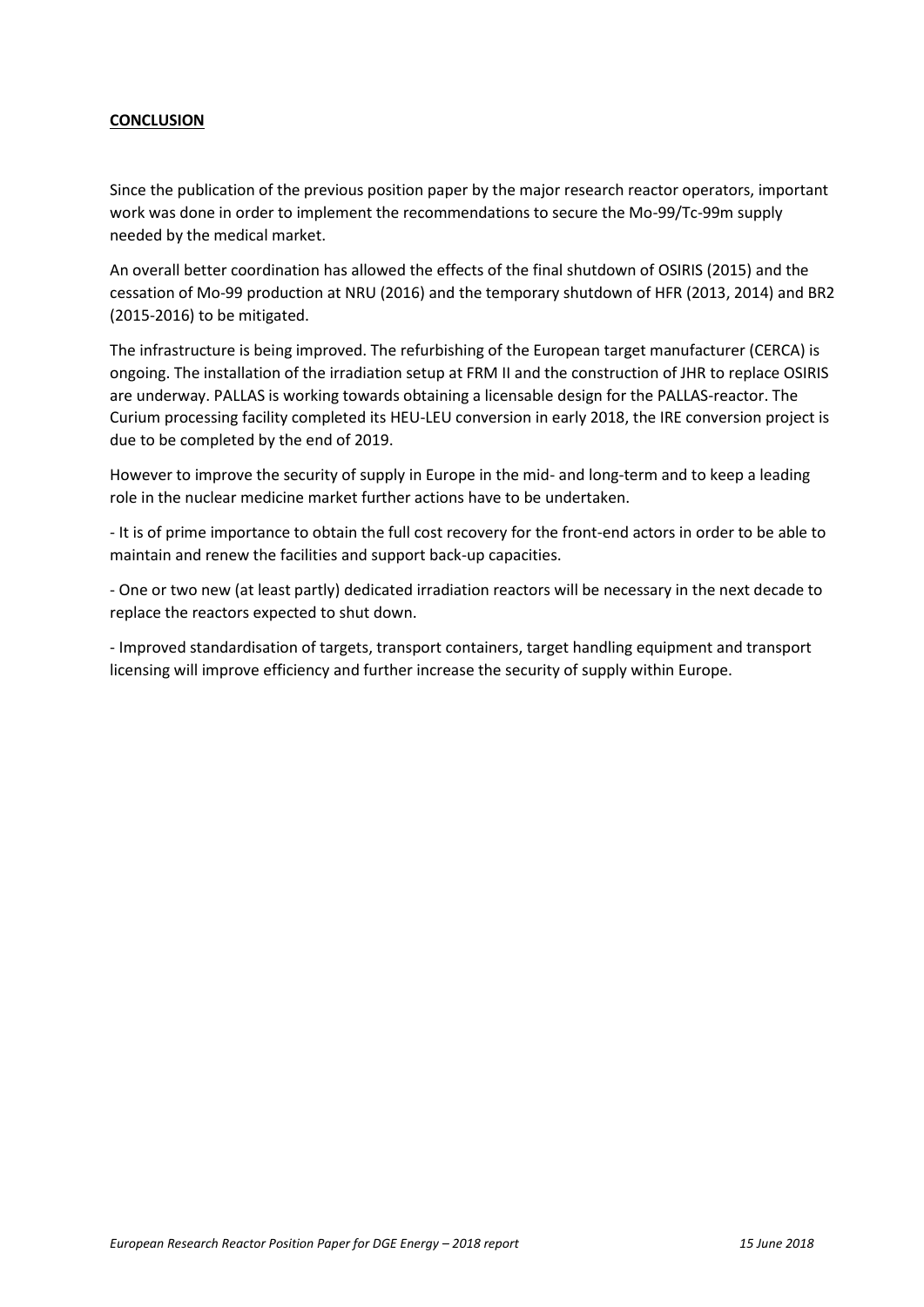#### **Abbreviations**

| <b>AIPES</b>    | Association of Imaging Producers & Equipment Suppliers                         |
|-----------------|--------------------------------------------------------------------------------|
| BR <sub>2</sub> | Belgium Research Reactor 2                                                     |
| <b>CEA</b>      | Commissariat à l'Énergie Atomique et aux Energies Alternatives France          |
| FRM II          | Forschungsneutronenquelle Heinz Maier-Leibnitz (FRM II)                        |
| <b>HFR</b>      | High Flux Reactor, Netherlands, Netherlands                                    |
| <b>IRE</b>      | Institute National des Radioelements, Belgium                                  |
| <b>JHR</b>      | Jules Horowitz Research Reactor, Cadarache, France                             |
| LVR-15          | Multi-purpose Research Reactor, Rez, Czech Republic                            |
| <b>MARIA</b>    | Multi-purpose Research Reactor, Swierk, Poland                                 |
| <b>MYRRHA</b>   | Multi-purpose Hybrid Research Reactor for High-tech Applications               |
| <b>NCBJ</b>     | National Centre for Nuclear Research, Poland                                   |
| <b>NRG</b>      | Nuclear Research and consultant Group, Netherlands                             |
| <b>RCR</b>      | Research Centre Rez, Czech Republic                                            |
| OECD HLG MR     | OECD High Level Group Medical Radioisotopes                                    |
| <b>OSIRIS</b>   | Material Testing Reactor, Saclay, France                                       |
| <b>PALLAS</b>   | Research Reactor, replacing HFR Petten, Netherlands                            |
| SCK•CEN         | Studiecentrum voor Kernenergie, Centre d'Etude de l'Energie Nucléaire, Belgium |
| TUM             | Technische Universität München, Germany                                        |